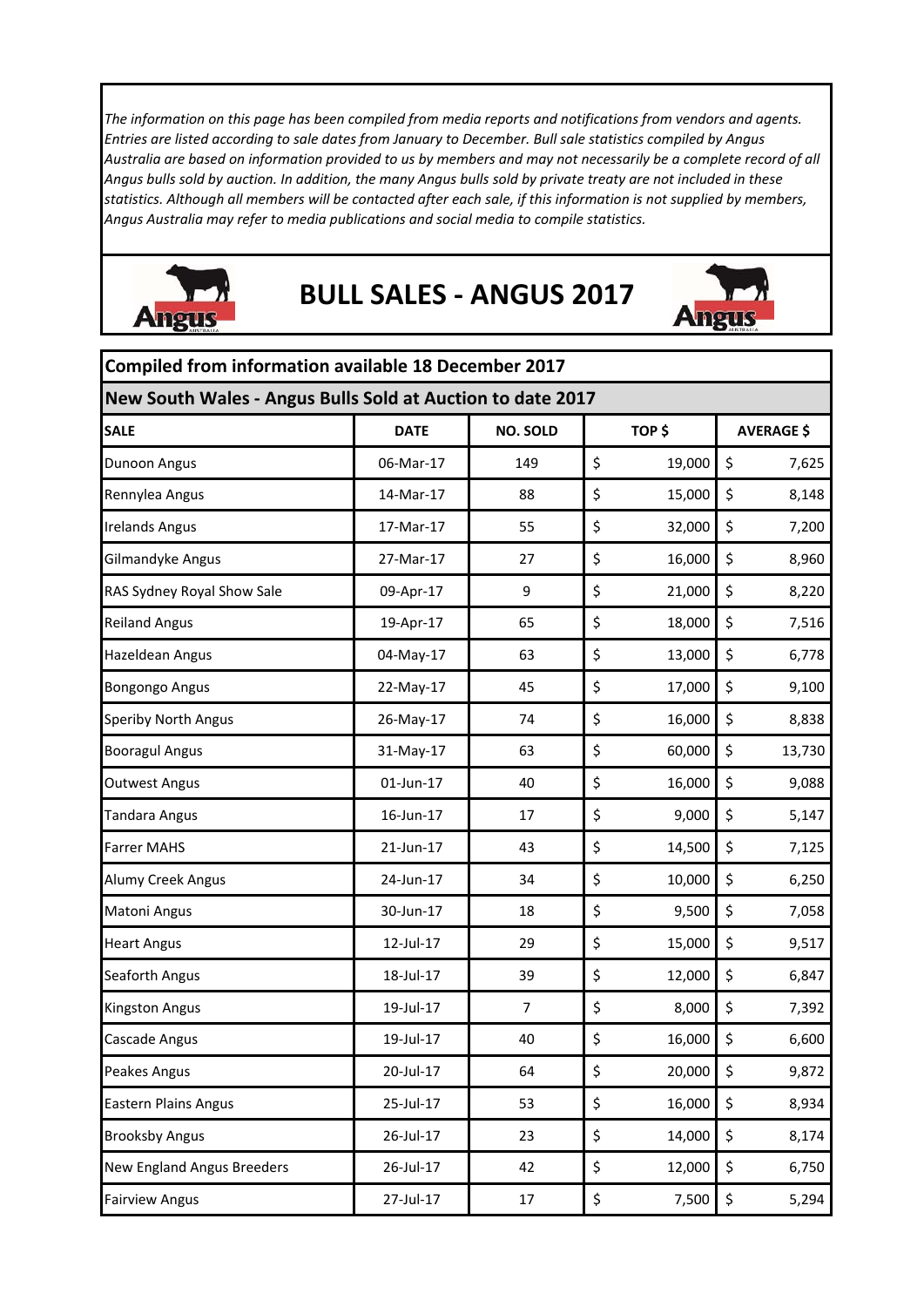| <b>Texas Angus</b>                             | 27-Jul-17 | 126 | \$<br>56,000 | \$<br>12,535 |
|------------------------------------------------|-----------|-----|--------------|--------------|
| Sara Park Angus                                | 28-Jul-17 | 36  | \$<br>16,000 | \$<br>9,583  |
| <b>Curracabark Angus</b>                       | 29-Jul-17 | 20  | \$<br>14,000 | \$<br>7,916  |
| Inglebrae Farms & Medlyn Angus<br><b>Angus</b> | 29-Jul-17 | 57  | \$<br>11,000 | \$<br>6,200  |
| <b>Glenavon Angus</b>                          | 31-Jul-17 | 101 | \$<br>19,000 | \$<br>10,633 |
| <b>Dulverton Angus</b>                         | 31-Jul-17 | 76  | \$<br>18,000 | \$<br>11,064 |
| <b>Bald Blair Angus</b>                        | 01-Aug-17 | 69  | \$<br>16,000 | \$<br>9,638  |
| <b>Wattletop Angus</b>                         | 02-Aug-17 | 120 | \$<br>26,000 | \$<br>10,308 |
| <b>Sugarloaf Angus</b>                         | 03-Aug-17 | 53  | \$<br>20,000 | \$<br>9,433  |
| Eaglehawk Angus                                | 03-Aug-17 | 75  | \$<br>18,000 | \$<br>8,680  |
| Moogenilla Angus                               | 04-Aug-17 | 46  | \$<br>16,500 | \$<br>8,760  |
| Clunie Range Angus                             | 04-Aug-17 | 136 | \$<br>45,000 | \$<br>12,324 |
| The Pines Angus                                | 05-Aug-17 | 19  | \$<br>8,500  | \$<br>5,342  |
| Dance Angus                                    | 05-Aug-17 | 44  | \$<br>10,500 | \$<br>6,398  |
| Swanbrook Angus                                | 05-Aug-17 | 35  | \$<br>14,000 | \$<br>7,585  |
| NeMonaVille Angus                              | 06-Aug-17 | 31  | \$<br>11,000 | \$<br>7,133  |
| Te Mania Angus                                 | 08-Aug-17 | 118 | \$<br>20,000 | \$<br>10,933 |
| <b>Twynam Angus</b>                            | 10-Aug-17 | 34  | \$<br>9,000  | \$<br>5,397  |
| <b>Coffin Creek Angus</b>                      | 10-Aug-17 | 36  | \$<br>14,000 | \$<br>7,694  |
| Booroomooka Angus                              | 11-Aug-17 | 227 | \$<br>33,000 | \$<br>9,656  |
| Waitara Angus                                  | 11-Aug-17 | 43  | \$<br>18,000 | \$<br>8,814  |
| <b>Pentire Angus</b>                           | 12-Aug-17 | 35  | \$<br>8,500  | \$<br>5,800  |
| <b>DSK Angus</b>                               | 17-Aug-17 | 38  | \$<br>24,000 | \$<br>6,711  |
| <b>Trio Angus</b>                              | 17-Aug-17 | 57  | \$<br>18,000 | \$<br>9,605  |
| K.O. Angus                                     | 18-Aug-17 | 54  | \$<br>16,500 | \$<br>7,407  |
| Wakefield                                      | 18-Aug-17 | 16  | \$<br>7,000  | \$<br>4,750  |
| Knowla Angus                                   | 19-Aug-17 | 69  | \$<br>38,000 | \$<br>11,214 |
| <b>Bannaby Angus</b>                           | 19-Aug-17 | 38  | \$<br>12,000 | \$<br>7,471  |
| Gilmandyke Angus                               | 23-Aug-17 | 50  | \$<br>13,500 | \$<br>8,030  |
| Coolie Angus                                   | 24-Aug-17 | 36  | \$<br>11,000 | \$<br>7,055  |
| Kilburnie Angus                                | 24-Aug-17 | 70  | \$<br>16,000 | \$<br>6,829  |
| Narranmore Angus                               | 25-Aug-17 | 33  | \$<br>11,000 | \$<br>5,803  |
| <b>Onslow Angus</b>                            | 28-Aug-17 | 55  | \$<br>17,500 | \$<br>9,018  |
| Kansas Angus                                   | 29-Aug-17 | 22  | \$<br>12,000 | \$<br>6,057  |
| Rennylea Angus                                 | 30-Aug-17 | 146 | \$<br>38,000 | \$<br>9,753  |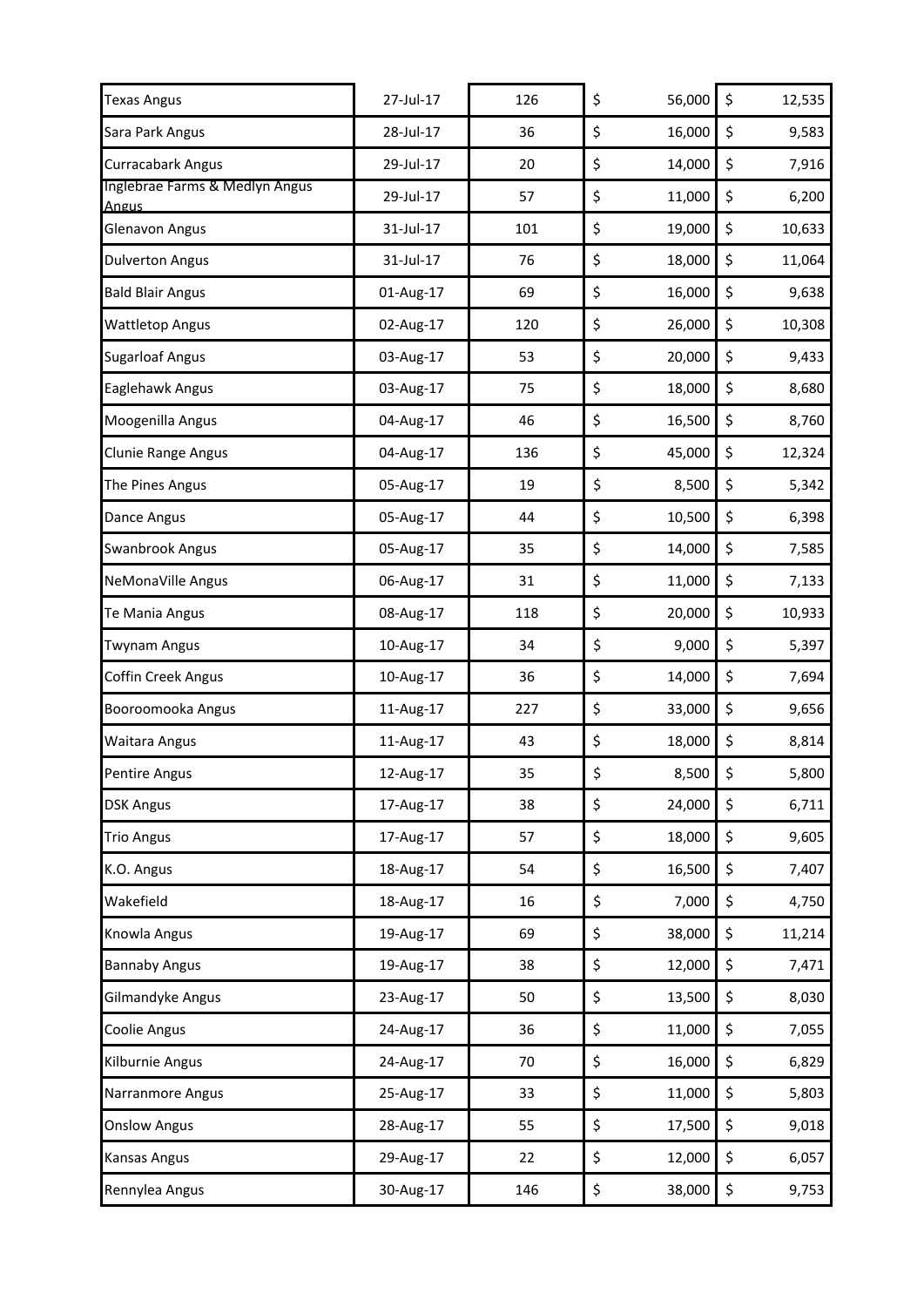| Milwillah Angus                   | 30-Aug-17 | 99   | \$<br>27,000 | \$<br>8,959  |
|-----------------------------------|-----------|------|--------------|--------------|
| <b>Dunoon Angus</b>               | 01-Sep-17 | 147  | \$<br>17,000 | \$<br>7,337  |
| Myanga Angus                      | 02-Sep-17 | 38   | \$<br>14,000 | \$<br>8,200  |
| Kidman Angus                      | 04-Sep-17 | 51   | \$<br>22,000 | \$<br>9,682  |
| Rosskin Angus                     | 04-Sep-17 | 41   | \$<br>10,000 | \$<br>6,608  |
| Hazeldean Angus                   | 05-Sep-17 | 88   | \$<br>15,000 | \$<br>7,091  |
| Kenny's Creek Angus               | 06-Sep-17 | 73   | \$<br>26,000 | \$<br>8,678  |
| Millah Murrah Angus               | 07-Sep-17 | 122  | \$<br>50,000 | \$<br>15,590 |
| <b>Reiland Angus</b>              | 08-Sep-17 | 60   | \$<br>18,000 | \$<br>7,116  |
| <b>Karoo Angus</b>                | 08-Sep-17 | 76   | \$<br>21,000 | \$<br>9,736  |
| <b>Talooby Angus</b>              | 09-Sep-17 | 49   | \$<br>9,000  | \$<br>5,763  |
| <b>Gates Performance Genetics</b> | 12-Sep-17 | 49   | \$<br>15,000 | \$<br>7,795  |
| <b>Ben Nevis Angus</b>            | 13-Sep-17 | 71   | \$<br>32,000 | \$<br>10,282 |
| Gelngowan Angus                   | 13-Sep-17 | 35   | \$<br>9,000  | \$<br>6,000  |
| Glenmorgan Angus                  | 14-Sep-17 | 59   | \$<br>15,000 | \$<br>4,000  |
| <b>Ireland Angus</b>              | 15-Sep-17 | 42   | \$<br>16,000 | \$<br>7,319  |
| <b>Bongongo Angus</b>             | 26-Sep-17 | 72   | \$<br>15,500 | \$<br>8,265  |
| <b>NSW TOTALS</b>                 |           | 4497 | \$<br>60,000 | \$<br>8,836  |

| <b>Compiled from information available 18 December 2017</b> |                                                      |                 |    |         |    |                   |  |  |
|-------------------------------------------------------------|------------------------------------------------------|-----------------|----|---------|----|-------------------|--|--|
|                                                             | Queensland- Angus Bulls Sold at Auction to date 2017 |                 |    |         |    |                   |  |  |
| <b>SALE</b>                                                 | <b>DATE</b>                                          | <b>NO. SOLD</b> |    | TOP\$   |    | <b>AVERAGE \$</b> |  |  |
| February All Breeds Sale                                    | 15-Feb-17                                            | 10              | \$ | 8,000   | \$ | 5,250             |  |  |
| <b>Barcaldine Angus</b>                                     | 02-Mar-17                                            | 110             | \$ | 7,000   | \$ | 4,836             |  |  |
| <b>Burenda Angus</b>                                        | 21-Mar-17                                            | 22              | \$ | 11,000  | \$ | 5,386             |  |  |
| <b>Ascot Angus</b>                                          | 24-Mar-17                                            | 24              | \$ | 13,000  | \$ | 7,375             |  |  |
| Glenisa Angus                                               | 12-May-17                                            | 42              | \$ | 15,000  | \$ | 5,797             |  |  |
| Hazeldean Angus - QLD                                       | 03-Aug-17                                            | 109             | \$ | 16,000  | \$ | 7,899             |  |  |
| Lawson Angus - QLD                                          | 03-Aug-17                                            | 70              | \$ | 9,500   | \$ | 6,186             |  |  |
| Sandon Glenoch Angus                                        | 16-Aug-17                                            | 85              | \$ | 12,000  | \$ | 6,117             |  |  |
| <b>Advance Angus</b>                                        | 18-Aug-17                                            | 41              | \$ | 10,500  | \$ | 5,155             |  |  |
| Southern Downs Angus                                        | 17-Aug-17                                            | 24              | \$ | 8,000   | \$ | 4,697             |  |  |
| <b>Burenda Angus</b>                                        | 22-Aug-17                                            | 117             | \$ | 18,000  | \$ | 9,146             |  |  |
| Carabar Angus                                               | 22-Aug-17                                            | 74              | \$ | 110,000 | \$ | 9,318             |  |  |
| <b>Burenda Angus</b>                                        | 05-Oct-17                                            | 66              | \$ | 18,000  | \$ | 5,955             |  |  |
| Valorbrook Angus                                            | 24-Aug-17                                            | 46              | \$ | 18,000  | \$ | 7,196             |  |  |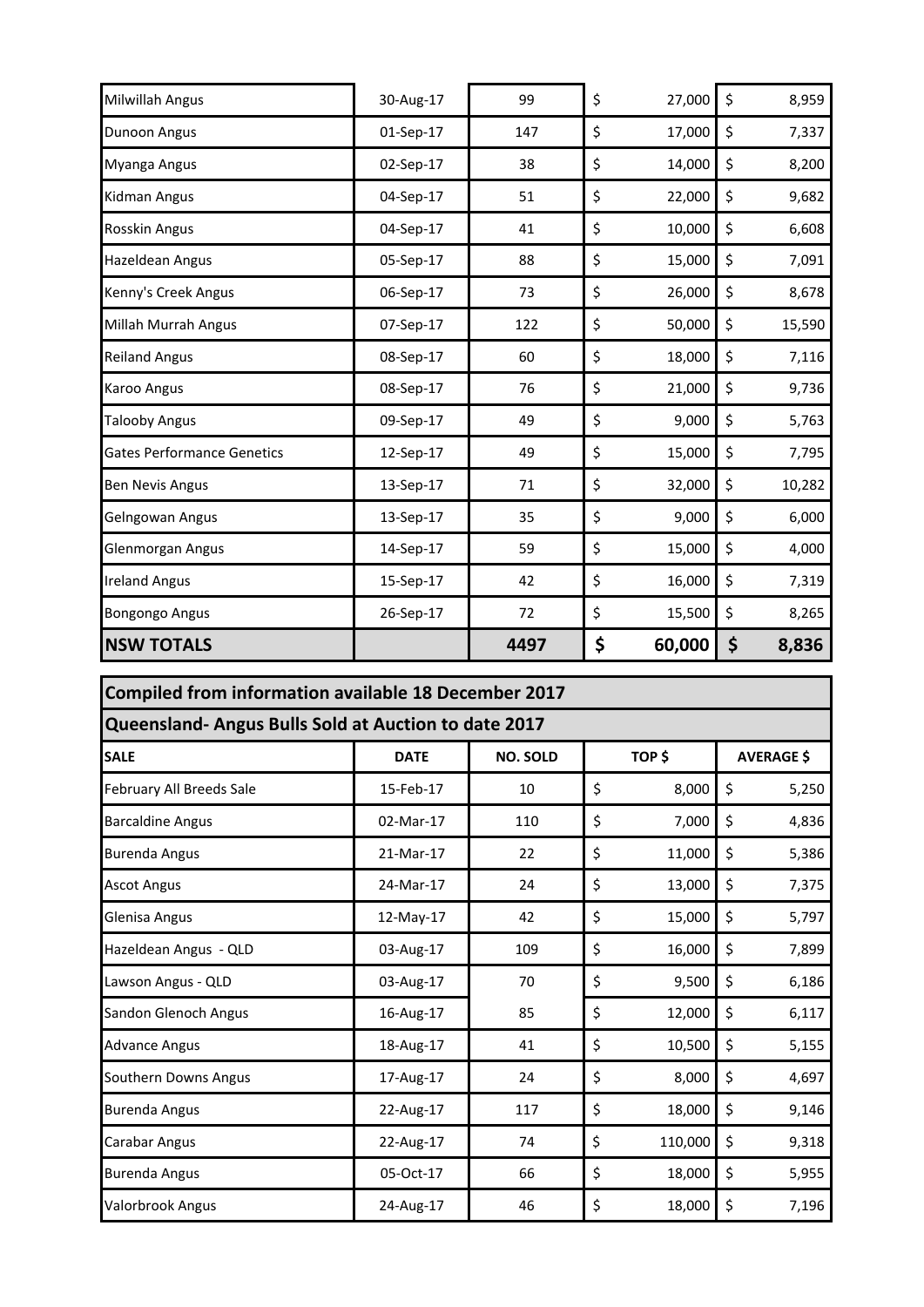| <b>Beef Bonanza Angus</b><br><b>QLD TOTALS</b> | 06-Oct-17 | 34<br>1055 | 6,250<br>110,000 | 4,794<br>6,741 |
|------------------------------------------------|-----------|------------|------------------|----------------|
| <b>Kingeroy Angus</b>                          | 04-Oct-17 | 13         | 6,500            | 4,154          |
| <b>Ascot Angus</b>                             | 28-Aug-17 | 63         | 22,000           | 8,158          |
| <b>Murdeduke Angus</b>                         | 28-Aug-17 | 45         | 19,000           | \$<br>4,667    |
| <b>Bulliac Angus</b>                           | 24-Aug-17 | 60         | 16,000           | 7,092          |

| <b>Compiled from information available 18 December 2017</b> |             |                 |    |        |    |                   |  |
|-------------------------------------------------------------|-------------|-----------------|----|--------|----|-------------------|--|
| South Australia - Angus Bulls Sold at Auction to date 2017  |             |                 |    |        |    |                   |  |
| <b>SALE</b>                                                 | <b>DATE</b> | <b>NO. SOLD</b> |    | TOP \$ |    | <b>AVERAGE \$</b> |  |
| <b>Glatz Black Angus</b>                                    | 07-Feb-17   | 65              | \$ | 19,000 | \$ | 8,361             |  |
| <b>Glentanner Angus</b>                                     | 09-Feb-17   | 12              | \$ | 5,500  | \$ | 3,900             |  |
| <b>Granite Ridge Angus</b>                                  | 10-Feb-17   | 72              | \$ | 25,000 | \$ | 7,900             |  |
| <b>Sterita Park Angus</b>                                   | 13-Feb-17   | 89              | \$ | 15,000 | \$ | 6,786             |  |
| <b>Stoney Point Angus</b>                                   | 13-Feb-17   | 88              | \$ | 12,500 | \$ | 7,403             |  |
| Yerwal Estate Angus                                         | 13-Feb-17   | 28              | \$ | 7,000  | \$ | 5,268             |  |
| Roseleigh Angus                                             | 14-Feb-17   | 38              | \$ | 14,000 | \$ | 7,724             |  |
| Hazeldean Angus                                             | 14-Feb-17   | 55              | \$ | 13,000 | \$ | 6,663             |  |
| Nampara Angus                                               | 14-Feb-17   | 66              | \$ | 85,000 | \$ | 9,644             |  |
| Mandayen Angus                                              | 15-Feb-17   | 21              | \$ | 12,500 | \$ | 7,809             |  |
| <b>Bull Oak Well Angus</b>                                  | 16-Feb-17   | 36              | \$ | 9,500  | \$ | 6,361             |  |
| <b>Goolagong Angus</b>                                      | 17-Feb-17   | 28              | \$ | 12,000 | \$ | 6,091             |  |
| <b>Pathfinder Angus</b>                                     | 16-Feb-17   | 122             | \$ | 32,000 | \$ | 9,336             |  |
| Coolana                                                     |             |                 |    |        |    |                   |  |
| <b>SA TOTALS</b>                                            |             | 720             | \$ | 85,000 | \$ | 7,183             |  |

| Compiled from information available 18 December 2017 |             |                |    |        |     |                   |
|------------------------------------------------------|-------------|----------------|----|--------|-----|-------------------|
| Tasmania-Angus Bulls Sold at Auction to date 2017    |             |                |    |        |     |                   |
| <b>SALE</b>                                          | <b>DATE</b> | <b>NO.SOLD</b> |    | TOP \$ |     | <b>AVERAGE \$</b> |
| <b>Quarter Way Angus</b>                             | 04-Mar-17   | 41             | \$ | 9,000  | \$  | 6,049             |
| Cluden Newry                                         | 08-Mar-17   | 67             | \$ | 16,000 | l\$ | 7,541             |
| Landfall Angus                                       | 10-Apr-17   | 143            | \$ | 19,000 | l\$ | 8,871             |
| <b>Pine Park</b>                                     | 18-Apr-17   | 11             | \$ | 9,000  | -\$ | 5,600             |
| Landfall Angus                                       | 13-Sep-17   | 103            | \$ | 17,000 | \$  | 8,237             |
| <b>TAS TOTALS</b>                                    |             | 251            |    | 19,000 | \$  | 8,032             |

**Compiled from information available 18 December 2017**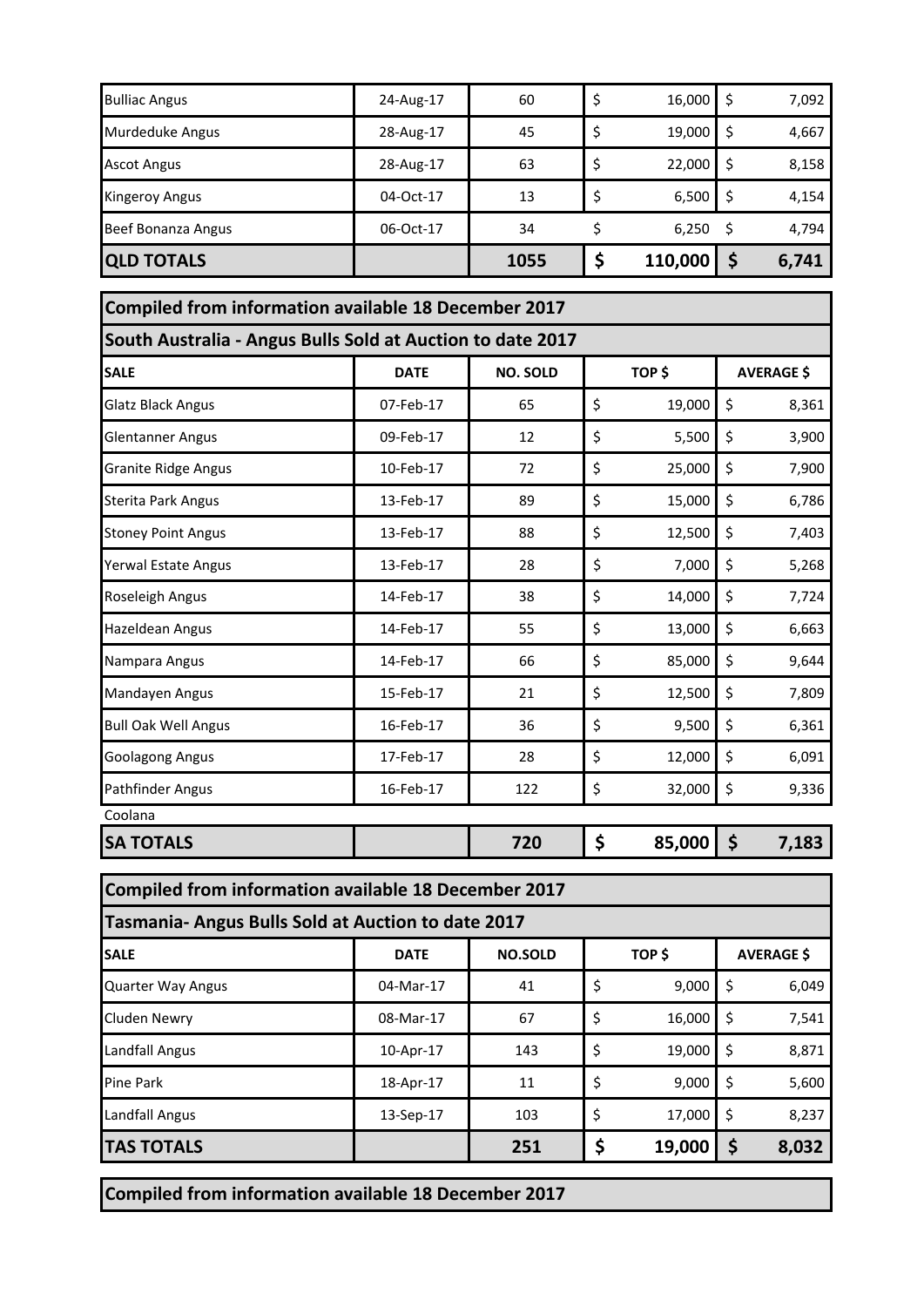| Victoria - Angus Bulls Sold at Auction to date 2017 |             |                |    |        |                   |       |
|-----------------------------------------------------|-------------|----------------|----|--------|-------------------|-------|
| <b>SALE</b>                                         | <b>DATE</b> | <b>NO.SOLD</b> |    | TOP\$  | <b>AVERAGE \$</b> |       |
| Boonaroo                                            | 17-02-17    | 81             |    | 17,000 |                   | 9150  |
| <b>Claremont Angus</b>                              | 20-Feb-17   | 42             | \$ | 8,500  | \$                | 4,839 |
| Pathfinder Angus                                    | 22-Feb-17   | 103            | \$ | 16,000 | \$                | 8,300 |
| <b>Barwidgee Angus</b>                              | 23-Feb-17   | 52             | \$ | 10,000 | \$                | 5,587 |
| <b>Banquet Angus</b>                                | 23-Feb-17   | 89             | \$ | 52,000 | \$                | 9,224 |
| <b>Prime Angus</b>                                  | 24-Feb-17   | 38             | \$ | 10,000 | \$                | 3,902 |
| Adameluca Angus                                     | 24-Feb-17   | 25             | \$ | 15,500 | \$                | 6,022 |
| Te Mania Angus                                      | 01-Mar-17   | 156            | \$ | 30,000 | \$                | 9,282 |
| Coolana Angus                                       | 01-Mar-17   | 131            | \$ | 17,000 | \$                | 7,469 |
| Langi Kal Kal Angus                                 | 02-Mar-17   | 37             | \$ | 10,500 | \$                | 6,257 |
| Paringa Angus                                       |             | 6              |    |        | \$                | 6,667 |
| <b>Alpine Angus</b>                                 | 07-Mar-17   | 93             | \$ | 12,000 | \$                | 5,217 |
| Murdeduke Angus                                     | 08-Mar-17   | 64             | \$ | 10,500 | \$                | 5,679 |
| <b>Anvil Angus</b>                                  | 08-Mar-17   | 46             | \$ | 13,500 | \$                | 6,754 |
| <b>Merridale Angus</b>                              | 10-Mar-17   | 34             | \$ | 15,000 | \$                | 8,279 |
| Lawson Angus                                        | 20-Mar-17   | 129            | \$ | 24,000 | \$                | 8,612 |
| Witherswood Angus                                   | 21-Mar-17   | 52             | \$ | 15,000 | \$                | 5,209 |
| Merlewood Angus                                     | 24-Mar-17   | 28             | \$ | 9,500  | \$                | 5,517 |
| <b>Stoney Point Angus</b>                           | 30-Mar-17   | 27             | \$ | 6,000  | \$                | 4,100 |
| Yancowinna Angus                                    | 31-Mar-17   | 31             | \$ | 10,500 | \$                | 5,092 |
| Riga                                                | 12-Apr-17   | 31             | \$ | 7,250  | \$                | 4,715 |
| Pinora                                              | 19-Apr-17   | 50             | \$ | 12,000 | \$                | 5,680 |
| Kunuma Angus                                        | 01-Sep-17   | 30             | \$ | 9,750  | \$                | 5,000 |
| <b>Banquet Angus</b>                                | 04-Sep-17   | 34             | \$ | 18,000 | \$                | 7,612 |
| <b>Barwidgee Angus</b>                              | 07-Sep-17   | 49             | \$ | 8,000  | \$                | 5,700 |
| Coolana Angus                                       | 08-Sep-17   | 67             | \$ | 14,000 | \$                | 6,089 |
| Weeran                                              | 12-Sep-17   | 53             | \$ | 8,000  | \$                | 5,020 |
| <b>Anvil Angus</b>                                  | 13-Sep-17   | 35             | \$ | 11,000 | \$                | 6,060 |
| Paringa Angus                                       | 14-Sep-17   | 56             | \$ | 17,000 | \$                | 6,750 |
| <b>Stoney Point Angus</b>                           | 14-Sep-17   | 26             | \$ | 10,000 | \$                | 6,269 |
| The Glen Angus                                      | 15-Sep-17   | 54             | \$ | 10,000 | \$                | 5,551 |
| <b>Alpine Angus</b>                                 | 21-Sep-17   | 39             | \$ | 7,000  | \$                | 5,423 |
| <b>Lawsons Spring</b>                               | 22-Sep-17   | 65             | \$ | 11,000 | \$                | 6,127 |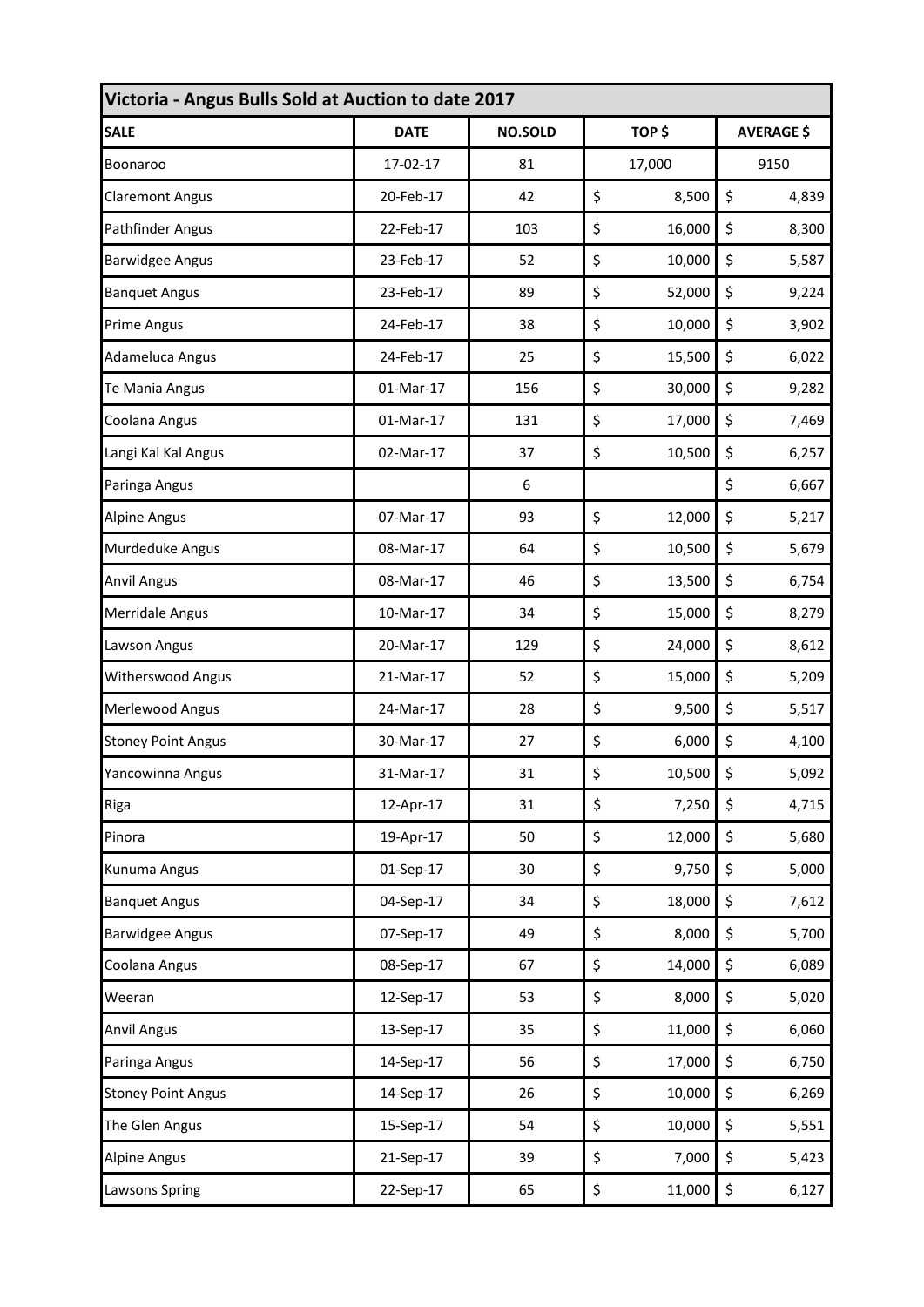| Leawood Angus     | 29-Sep-17 | 28   | 6,000  | 4,196 |
|-------------------|-----------|------|--------|-------|
| Yancowinna Angus  | 09-Oct-17 | 23   | 8,000  | 4,893 |
| <b>VIC TOTALS</b> |           | 1823 | 52,000 | 6,898 |

| Compiled from information available 18 December 2017       |             |                 |    |        |    |                   |
|------------------------------------------------------------|-------------|-----------------|----|--------|----|-------------------|
| Western Australia-Angus Bulls Sold at Auction to date 2017 |             |                 |    |        |    |                   |
| <b>SALE</b>                                                | <b>DATE</b> | <b>NO. SOLD</b> |    | TOP\$  |    | <b>AVERAGE \$</b> |
| Lawsons Angus                                              | 24-Jan-17   | 98              | \$ | 15,500 | \$ | 7,683             |
| Ardcairnie Angus                                           | 31-Jan-17   | 59              | \$ | 13,400 | \$ | 6,771             |
| Allegria Park Angus                                        | 01-Feb-17   | 29              | \$ | 13,000 | \$ | 7,724             |
| Naranda Angus                                              | 01-Feb-17   | 12              | \$ | 6,500  | \$ | 4,083             |
| <b>Kogody Angus</b>                                        | 01-Feb-17   | 20              | \$ | 9,500  | \$ | 5,425             |
| Little Meadows Angus                                       | 07-Feb-17   | 66              | \$ | 14,000 | \$ | 7,966             |
| <b>Mordallup Angus</b>                                     | 12-Feb-17   | 58              | \$ | 20,000 | \$ | 7,131             |
| <b>Monterey Angus</b>                                      | 15-Feb-17   | 31              | \$ | 11,500 | \$ | 6,653             |
| <b>Diamond Tree Angus</b>                                  | 19-Feb-17   | 80              | \$ | 17,000 | \$ | 9,033             |
| Koojan Hills Angus                                         | 20-Feb-17   | 60              | \$ | 18,000 | \$ | 9,658             |
| Coonamble Angus                                            | 22-Feb-17   | 75              | \$ | 26,000 | \$ | 10,093            |
| <b>Blackrock Angus</b>                                     | 23-Feb-17   | 52              | \$ | 21,000 | \$ | 9,163             |
| New Generation & Cherylton                                 | 24-Feb-17   | 44              | \$ | 12,250 | \$ | 7,057             |
| Kapari Angus                                               | 02-Mar-17   | 25              | \$ | 14,000 | \$ | 9,121             |
| <b>Gingin Angus</b>                                        | 02-Mar-17   | 46              | \$ | 25,000 | \$ | 8,652             |
| Lawsons Angus                                              | 07-Apr-17   | 80              | \$ | 20,000 | \$ | 8,815             |
| <b>Mordallup Angus</b>                                     | 05-May-17   | 60              | \$ | 14,500 | \$ | 8,133             |
| <b>Monterey Angus</b>                                      | 18-May-17   | 55              | \$ | 12,000 | \$ | 6,636             |
| <b>WA TOTALS</b>                                           |             | 950             | \$ | 26,000 | \$ | 8,116             |

| Compiled from information available 18 December 2017 |                                                                |                   |        |         |                   |       |  |
|------------------------------------------------------|----------------------------------------------------------------|-------------------|--------|---------|-------------------|-------|--|
|                                                      | Summary by State - Angus Bulls Sold at Auction to date in 2017 |                   |        |         |                   |       |  |
| <b>STATE</b>                                         | <b>NO. OF SALES</b>                                            | <b>BULLS SOLD</b> | TOP \$ |         | <b>AVERAGE \$</b> |       |  |
| <b>NSW</b>                                           | 76                                                             | 4,497             | \$     | 60,000  | \$                | 8,836 |  |
| QLD                                                  | 19                                                             | 1,055             | \$     | 110,000 | \$                | 6,741 |  |
| <b>SA</b>                                            | 14                                                             | 720               | \$     | 85,000  | \$                | 7,183 |  |
| <b>TAS</b>                                           | 5                                                              | 251               | \$     | 19,000  | \$                | 8,032 |  |
| <b>VIC</b>                                           | 35                                                             | 1,823             | \$     | 52,000  | \$                | 6,898 |  |
| <b>WA</b>                                            | 18                                                             | 950               | \$     | 26,000  | \$                | 8,116 |  |